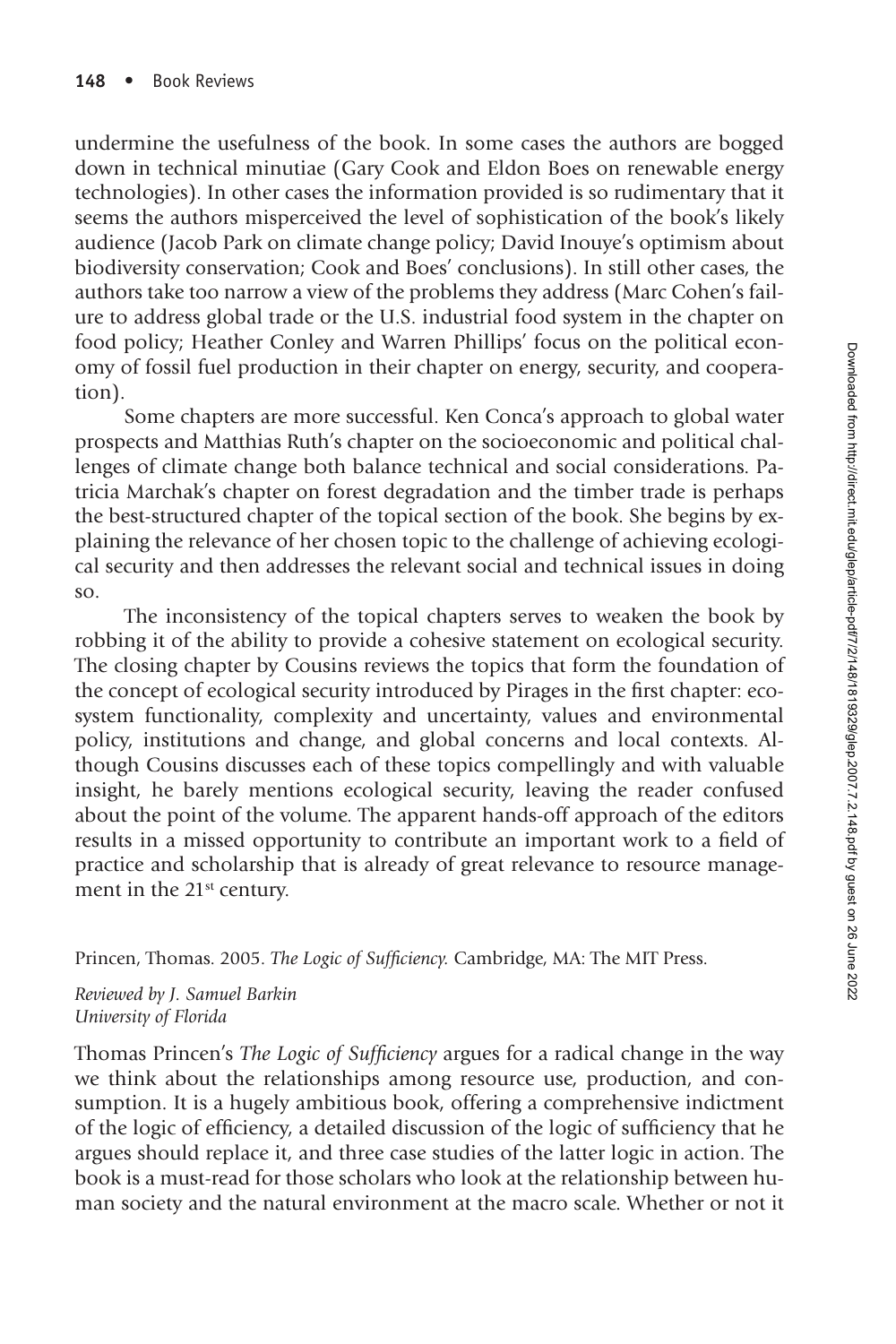is ultimately convincing, this insightful and engaging book will get the reader thinking.

Princen's book is part of a growing literature in the study of environmental politics on consumption, and the need to relate patterns of human consumption to the carrying capacities of the natural environment. Its particular target, however, is not modern consumer society, but rather modern producer society, and in particular the idea of efficiency that drives modern production. Efficiency is central not only to how we think of about production; it is also the core concept in the way we think about environmental management, and Princen is equally critical of the concept in both instances. His concept of sufficiency is not based on ratios of input to output, as is the case with efficiency. Rather, it is based on the absolute size of inputs and outputs. Sufficiency means we do not take out of the environment more than it can support, and we do not take in to our economies more than we need.

The book itself provides both a detailed social history of the concept of efficiency, and a critique of the concept as a tool both for managing the environment, and for managing our own working lives. The three case studies of the logic of sufficiency focus on renewable forestry in California, sustainable lobstering in Maine, and automobile-free transportation in Toronto. The book concludes with a set of "what ifs" that provide a guide to how a sustainable future might look rather than a guide for how to get there *per se.*

A book this ambitious, one that tries to rewrite the very underpinnings of the economy and society more broadly, will inevitably have weaknesses. A weakness of this one is that the logic of efficiency, while an effective rhetorical foil for Princen's argument about sufficiency, might not be quite up to all of the opprobrium that he heaps upon it. Efficiency may in fact be quite a useful tool in a world of limited resources and considerable human need. The environmental and social problems that we face are certainly related to the goals toward which we use efficiency, but the goals themselves, driven as they are by a consumerist capitalist society, are not necessarily as inherent in the logic of efficiency as he claims. Furthermore, production-oriented societies that are not as focused on efficiency as ours (the Soviet Union and China in their processes of industrialization come to mind) do not seem to treat their natural environments any better.

A second weakness in the argument is a tension that is never quite worked out between human needs and environmental capacities in the logic of sufficiency. According to this logic we should draw no more resources than we need, and no more than can be used sustainably. Ideally the former quantity will be smaller than the latter. But what if it is not? How do we know what is enough from the human end? Does environmental carrying capacity always trump human need in the logic of sufficiency? The argument is not always clear on these issues. The case studies are not particularly good guides to these questions either. All three of them look at people who may not be wealthy by contemporary North American standards, but who are enormously wealthy by both